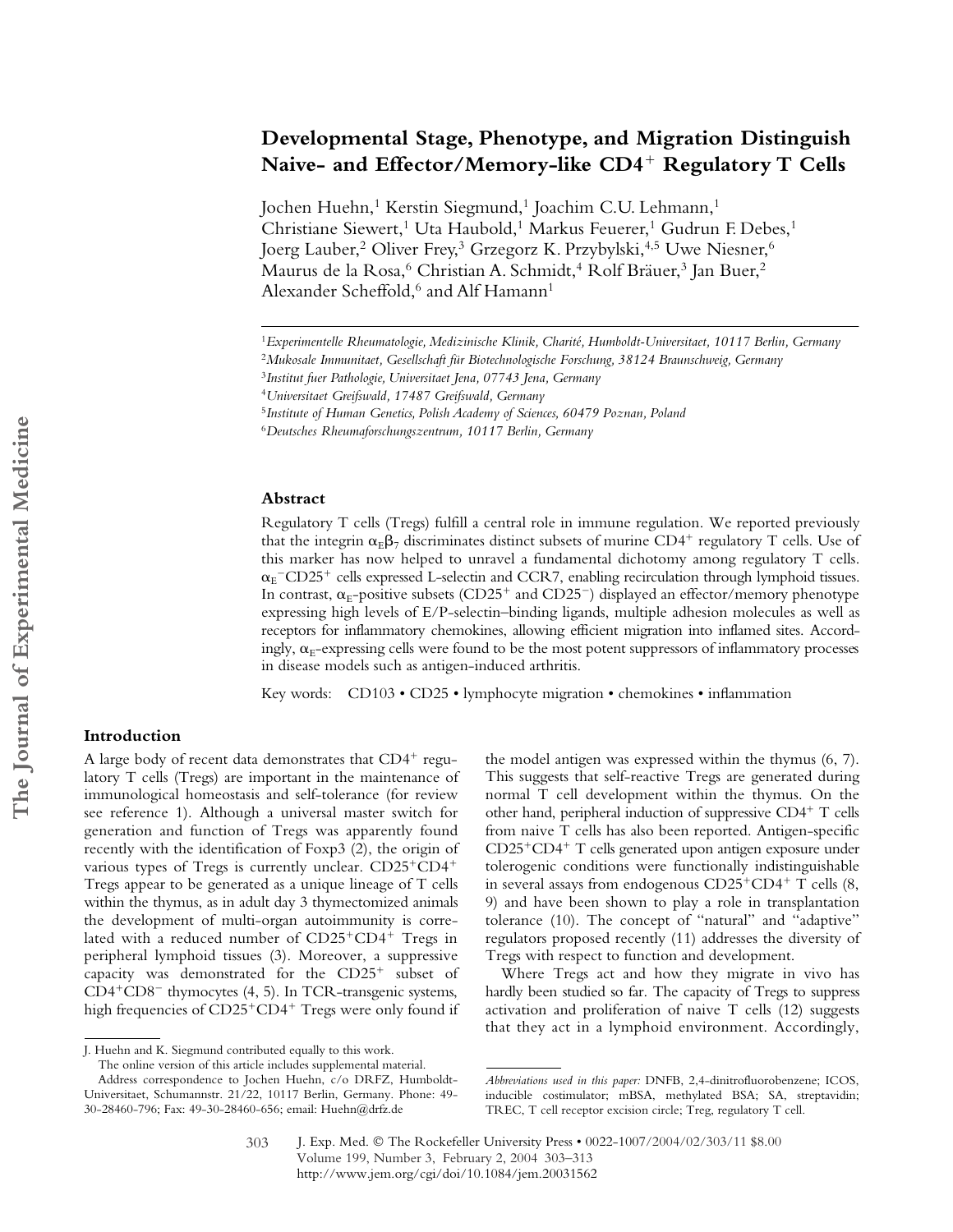L-selectin, which is required for entry into lymph nodes, has been found on the majority of CD25<sup>+</sup> Tregs (13, 14). Other papers report the presence of receptors for inflammatory chemokines (CCR2, CCR4, CCR5, and CCR8) and increased levels of adhesion molecules (CD54 and LFA-1) on regulatory subsets (5, 13, 15, 16), suggesting that these cells are able to enter inflamed tissues and might act directly at sites of inflammation (17). However, a comprehensive analysis on trafficking properties of Tregs in vivo is still lacking.

We and others have identified the integrin  $\alpha_{E}\beta_{7}$  as a marker for highly potent regulatory CD4- T cells isolated from murine secondary lymphoid organs (18–20). The integrin not only subdivides the "classical" regulatory CD25<sup>+</sup> compartment into two subsets  $(\alpha_E$ <sup>-</sup>CD25<sup>+</sup> and  $\alpha_{\rm E}^{\rm +}$ CD25<sup>+</sup>) but also identifies unique CD25<sup>-</sup> suppressor T cells ( $\alpha$ <sup>+</sup>CD25<sup>-</sup>) with characteristic properties (18).

In the present work, by analyzing adhesion molecule and chemokine receptor expression as well as migration under homeostatic and inflammatory conditions, we show that the  $\alpha_{E}/CD25$ -defined subsets display distinct homing properties: CD25 single positive cells ( $\alpha_{\rm E}$ <sup>-</sup>CD25<sup>+</sup>) preferentially recirculate through lymph nodes, whereas  $\alpha_{E}$ -positive CD4<sup>+</sup> T cells represent inflammation-seeking Tregs. The functional importance of the aforementioned diversity is underlined by the unique immunosuppressive capacity of  $\alpha_{\rm E}$ -positive regulators in models of acute and chronic inflammation. Thus, the findings of this paper define differences in developmental stage, trafficking properties, and functional activity among suppressors, which provide a conclusive framework for understanding how specialized subsets of Tregs might fulfill divergent tasks in homeostasis and control of ongoing immune reactions.

#### **Materials and Methods**

*Mice.* Female Balb/c and C57Bl6 mice were bred in the Bundesinstitut für Risikobewertung in Berlin, Germany or purchased from Charles River and used at 6–12 wk of age. All animal experiments were performed under specific pathogen-free conditions and in accordance with institutional, state, and federal guidelines.

*Antibodies, Staining and Sorting Reagents.* The following antibodies were produced in our laboratory: anti–FcR II/III (2.4G2), anti-CD3 (145.2C11), anti-CD28 (37.51), FITC- and Cy5 labeled anti-CD4 (GK1.5), FITC-labeled anti–CD4-F(ab) (GK1.5), biotinylated anti- $\alpha_E$  (M290), and biotinylated anti- $\alpha_E$ -F(ab)<sub>2</sub> (M290). The anti- $\alpha_E$ -Ab-producing hybridoma was provided by P. Kilshaw (The Babraham Institute, Cambridge, UK). The recombinant P-selectin– and E-selectin–human IgG fusion proteins were provided by D. Vestweber (University Muenster, Muenster, Germany) and PE-labeled anti–inducible costimulator (ICOS) antibody (MIC-280) by R. Kroczek (Robert Koch Institute, Berlin, Germany). PE- and Cy5-labeled anti–human IgG antibodies were obtained from Jackson ImmunoResearch Laboratories. The following antibodies and secondary reagents were purchased from BD Biosciences: anti-CD4 (RM4–5), anti-CD8 $\alpha$  (Ly-2), anti-CD25 (7D4), anti-CD25 (PC61), anti-CD29 (Ha2/5), anti-CD44 (IM7), anti-CD45RB (16A), anti-CD54 (3E2), anti–L-selectin (Mel-14), anti-CD69 (H1.2F3), anti- $\alpha_4\beta_7$  (DAKT32), anti-CD11a (2D7), streptavidin (SA), and appropriate isotype controls. All microbeads were obtained from Miltenyi Biotec.

*Sorting of Treg Subsets.* T cell subsets were isolated from spleen and peripheral and mesenteric lymph nodes of Balb/c mice. Erythrocyte-depleted cell suspensions were stained with anti–CD25-FITC and biotinylated anti- $\alpha_E$  followed by PElabeled SA. All stained cells were isolated using anti-PE and anti-FITC microbeads and the AutoMACS magnetic separation system (Miltenyi Biotec). Subsequently, CD4<sup>+</sup> subsets were separated according to  $\alpha_E$  and CD25 expression with FACS® (DIVA; BD Biosciences). All sorted subsets were >90-95% pure on reanalysis (Fig. S1 A available at http://www.jem.org/cgi/content/ full/jem.20031562/DC1).

*DNA Microarray Hybridization and Analysis.* Total RNA was purified from  $2 \times 10^6$  sorted cells and applied for DNA microarray analysis as described in supplemental Materials and Methods.

*Real-Time Quantitative RT-PCR Assay.* Real-time quantitative RT-PCR for Foxp3 and chemokine receptors was performed as described in supplemental Materials and Methods.

*Quantification of TRECs by Real-Time PCR.* High molecular weight DNA was extracted from the encoded samples of sorted T cells from Balb/c mice using the QIAamp DNA Mini Kit (QIAGEN). The T cell receptor excision circle (TREC) number was determined by quantitative real-time PCR using the sequence detector TaqMan (ABI PRISM model 7700; PE Biosystems) (for details, see supplemental Materials and Methods).

*Flow Cytometry.* Cytometric analysis was performed as described previously (21) using a FACSCalibur™ or an LSR (BD Biosciences) and the CELLQuest™ software. Dead cells were excluded by propidium iodide or diamidophenylindole staining (Sigma-Aldrich).

*Chemotaxis Assay.* T cells were enriched from lymph node and spleen cells of Balb/c mice by B cell depletion on anti-Ig– coated plates (DakoCytomation) and subjected to chemotaxis without further subset isolation or treatment. For the determination of the differential migration rates of the subsets, their frequency and absolute number was analyzed by FACS® in the input as well in the migrated populations as described previously (22). The recombinant murine chemokines CCL19, CCL20, and CXCL9 were purchased from R&D Systems, and CCL17 was purified from transfected insect cells, provided by I. Foerster (Institute for Medical Microbiology, Munich, Germany). All chemokines were titrated to identify optimal concentrations.

*Adoptive Transfer of Treg Subsets for Analysis of Migration Behavior (Homing).* For in vivo homing assays, Treg subsets were isolated from lymphoid organs of Balb/c or C57Bl6 mice (arthritis model). A modified isolation method with a combination of negative selection and preferential use of Fab fragments was used: CD4- T cells were enriched by panning using anti-CD8– and anti-Ig–coated plates. The subsets were separated by staining with FITC-labeled anti-CD4-F(ab), biotinylated  $\alpha_E$ -F(ab)<sub>2</sub>, PElabeled SA and allophycocyanin-labeled anti-CD25 with FACS® (DIVA; BD Biosciences; MoFlow; DakoCytomation). Control experiments demonstrated that the sorting procedure or the types of antibodies chosen for staining did not significantly influence the migration behavior of labeled cells. Purity of the sorted subsets varied from  $>98\%$  for  $\alpha_{E}$ <sup>-</sup>CD25<sup>-</sup>, 85–93% for  $\alpha_{E}$ <sup>-</sup>CD25<sup>+</sup>, 80–94% for  $\alpha_{E}$ +CD25+, and 70–85% for  $\alpha_{E}$ +CD25- (Fig. S1 B). Cells were labeled with  $111$ In (Indiumoxin) or  $[51Cr]$ chromate (Amersham Biosciences) for 20 min at room temperature (2  $\times$ 10<sup>8</sup> cells/ml; 10  $\mu$ Ci/ml) or for 1 h at 37<sup>o</sup>C (2  $\times$  10<sup>7</sup> cells/ml; 20  $\mu$ Ci/ml), respectively, followed by a 1-h incubation at 37 $\rm{^{\circ}C}$  in fresh medium and removal of dead cells on Nycodenz (17.1% iso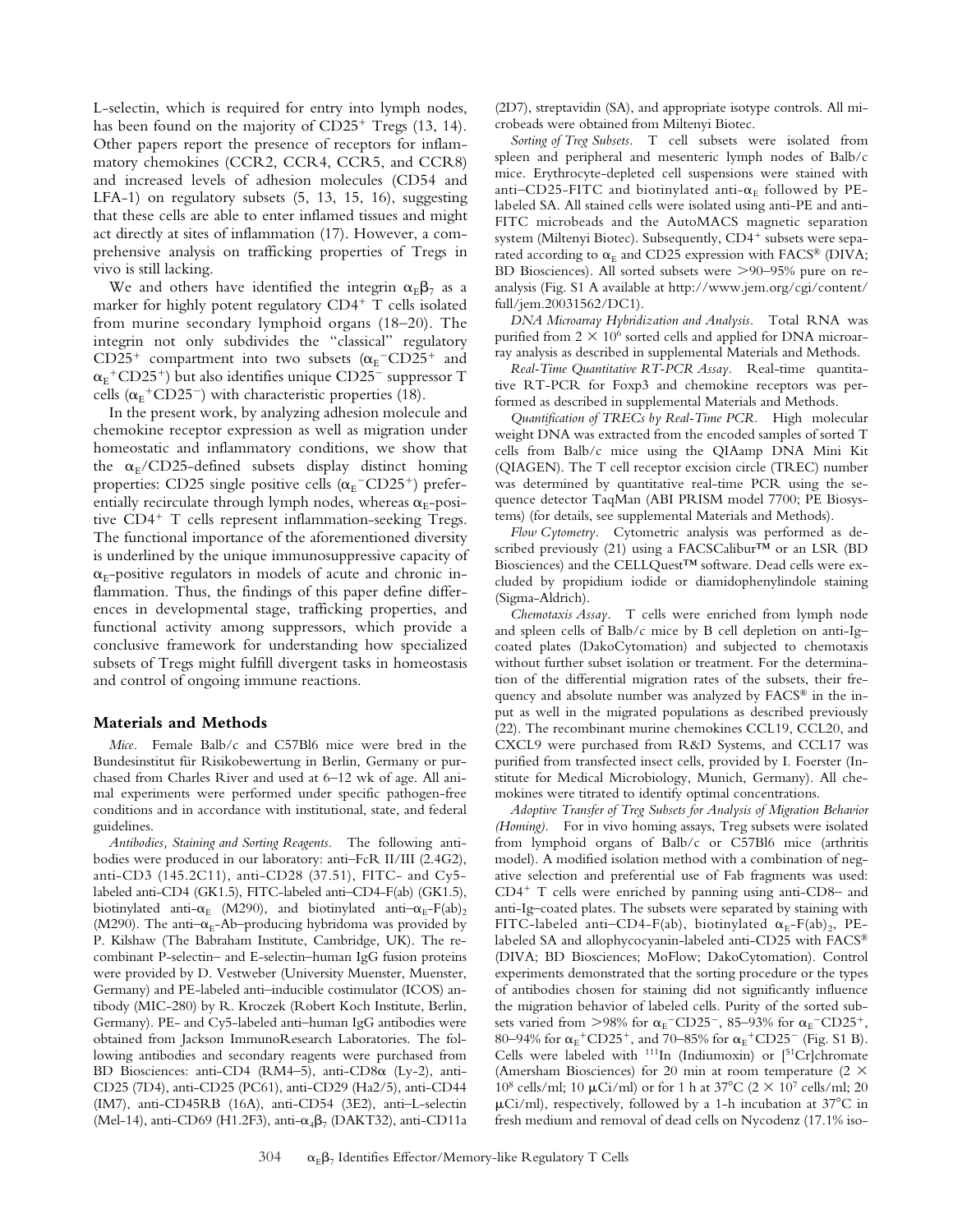tonic Nycodenz; Nyegaard). Labeled cells were injected i.v., and 24 h later, mice were killed and the distribution of radioactivity in different organs, serum, and the remaining body was measured in a γ-counter (Wallac Counter).

*DNFB-induced Skin Inflammation.* Balb/c mice were sensitized to 2,4-dinitrofluorobenzene (DNFB; Sigma-Aldrich) by skin painting on the abdomen with a solution of 0.5% DNFB in acetone–olive oil (4:1) at days  $-21$  and  $-20$ . 24 h before the homing assay, the immunized mice were challenged with 0.5% DNFB at one ear pinna, whereas the untreated ear served as an internal control.

*Antigen-induced Arthritis.* Arthritis was induced according to Brackertz et al. (23). In brief, C57Bl6 mice were immunized by subcutaneous injection of 100  $\mu$ g (2 mg/ml) methylated BSA (mBSA; Sigma-Aldrich) in complete Freund's adjuvant (Sigma-Aldrich) 21 and 14 d before arthritis induction. Simultaneously, mice received  $2 \times 10^9$  killed *Bordetella pertussis* bacteria i.p. (Chiron Corp.). Arthritis was induced by injection of  $25 \mu l$  of sterile mBSA-solution (4 mg/ml in saline) into one knee joint cavity.

Clinical severity of arthritis was evaluated by measurement of lateral joint diameter with an Oditest micrometer gauge (Kröplin Längenmesstechnik) and calculated as difference between the arthritic and untreated knee joint diameter. For histological evaluation, knee joints were fixed, decalcified in EDTA, and embedded in paraffin. Sections were stained with hematoxilin eosin. Six sections per knee joint were examined and scored blindly by two investigators on a 0–3 point basis for the extent of inflammatory changes (lining layer hyperplasia and cellular infiltration of synovial tissue) and joint destruction (pannus formation and cartilage destruction). A final arthritis score was evaluated for each animal by calculating the sum of the individual points.

*Adoptive Transfer of Treg Subsets for Suppression of Arthritis.* CD4- Treg subsets from lymph nodes and spleens of C57Bl6 mice were separated on a FACS® (DIVA; BD Biosciences) after MACSenrichment of  $\alpha_E$  and CD25-expressing cells as aforementioned.  $\alpha_{\rm E}$ <sup>-</sup>CD25<sup>-</sup>CD4<sup>+</sup> control cells were isolated from the magnetic bead-negative fraction using MACS technology. All sorted subsets were 95–98% pure on reanalysis (unpublished data).

Before adoptive transfer, all CD4+ T cell subsets were preactivated for 24 h with 3  $\mu$ g/ml plate-bound anti-CD3 plus 10  $\mu$ g/ ml of soluble anti-CD28 and 40 ng/ml recombinant murine IL-2 (R&D Systems) at 106 cells/ml. Cell culture was done with RPMI 1640 (GIBCO BRL) supplemented with 10% FCS (Sigma-Aldrich). Preactivated cells were gently removed from the plates, extensively washed with PBS, and  $200 \mu l$  cell suspension  $(5 \times 10^5 \text{ cells/ml in PBS})$  was i.v. injected.

*Statistics.* Data were presented as mean  $\pm$  SD. In case of chemotaxis, data were corrected for differences in the general migration activity between experiments by normalization to the average migration rate. Significance was determined by Student's *t* test (after testing normal distribution, chemotaxis assay), Wilcoxon test (phenotyping, homing), Mann-Whitney-U (arthritis score), and repeated measure analyses (knee joint swelling). Differences were considered statistically significant with  $P \leq 0.05$ and highly significant with  $P \leq 0.01$ . In case of multiple sample comparisons, adjusted significance levels according to Bonferroni were applied or overall significance was tested in advance with the Kruskall-Wallis or Friedman test.

*Online Supplemental Material.* Fig. S1 shows the purity of sorted Treg subsets used for gene expression analysis and homing assays. Fig. S2 summarizes all genes being differentially expressed between  $\alpha_{\rm E}$ <sup>-</sup>CD25<sup>+</sup>,  $\alpha_{\rm E}$ <sup>+</sup>CD25<sup>+</sup>, and  $\alpha_{\rm E}$ <sup>+</sup>CD25<sup>-</sup> CD4<sup>+</sup> T cells. Table SI depicts real-time quantitative RT-PCR data for the expression of chemokine receptors within the investigated Treg subsets. Fig. S3 demonstrates that the differential expression of adhesion molecules and the in vivo migration behavior of the Treg subsets is not changed upon in vitro preactivation, and that the preactivation step does not result in differential survival. Fig. S4 shows the histological examination of knee joints from the antigeninduced arthritis model. Online supplemental material is available at http://www.jem.org/cgi/content/full/jem.20031562/DC1.

#### **Results**

*Divergent Developmental Stages of Treg Subsets.* To obtain a comprehensive picture of the phenotype and developmental stage of  $\alpha_E$ -expressing Tregs in comparison to CD25 single positive cells, we applied cDNA microarray technology for gene expression profiling of  $\alpha_{E}$ <sup>-</sup>CD25<sup>+</sup>,  $\alpha_{E}$ <sup>+</sup>CD25<sup>+</sup>, and  $\alpha_{E}$ <sup>+</sup>CD25<sup>-</sup> CD4<sup>+</sup> T cell subsets isolated directly ex vivo from secondary lymphoid organs. From  $\sim$ 12,400 murine full-length genes and expressed sequence tags that were analyzed on Affymetrix microarrays,  $\sim$ 90 (without expressed sequence tags) proved to be differentially expressed between the three Treg subsets when a ratio  $>$ 2 in three independent experiments or confirmation by other techniques was presupposed (Fig. S2 available at http://www.jem.org/cgi/content/full/jem.20031562/ DC1). Intriguingly, many molecules associated with effector/memory differentiation or homing mechanisms appeared to be differentially regulated between the Treg subsets. In general, the largest differences were found between  $\alpha_{\rm E}$ <sup>-</sup>CD25<sup>+</sup> and  $\alpha_{\rm E}$ <sup>+</sup>CD25<sup>-</sup> cells, whereas the double positive  $\alpha_{E}$ <sup>+</sup>CD25<sup>+</sup> subset often displayed intermediate levels of mRNA expression. A smaller number of genes was found to be expressed at higher levels in  $\alpha_{\rm E}$ <sup>-</sup>CD25<sup>+</sup> than in  $\alpha_E$ <sup>+</sup>CD25<sup>-</sup> cells, including CCR7 and L-selectin (CD62L) (2–5 fold difference), whereas the majority of genes showed higher levels in  $\alpha_E$ <sup>+</sup>CD25<sup>-</sup> than in  $\alpha_{\rm E}$ <sup>-</sup>CD25<sup>+</sup> cells, including molecules such as CD44, ICOS, granzyme B, FucTVII, integrin  $\beta_1$ , CD54, CCR2, CXCR3, CCR6, and Ki67 (2–10 fold difference), which have been associated with activation and effector/memory



Figure 1. Foxp3 expression in Treg subsets. Foxp3 mRNA expression was determined in sorted Treg subsets by real-time quantitative RT-PCR. Obtained values were normalized to the housekeeping gene hypoxanthine phosphoribosyltransferase and expressed as percentage of the level found in CD25 single positive cells (mean  $\pm$  SD of three independent experiments).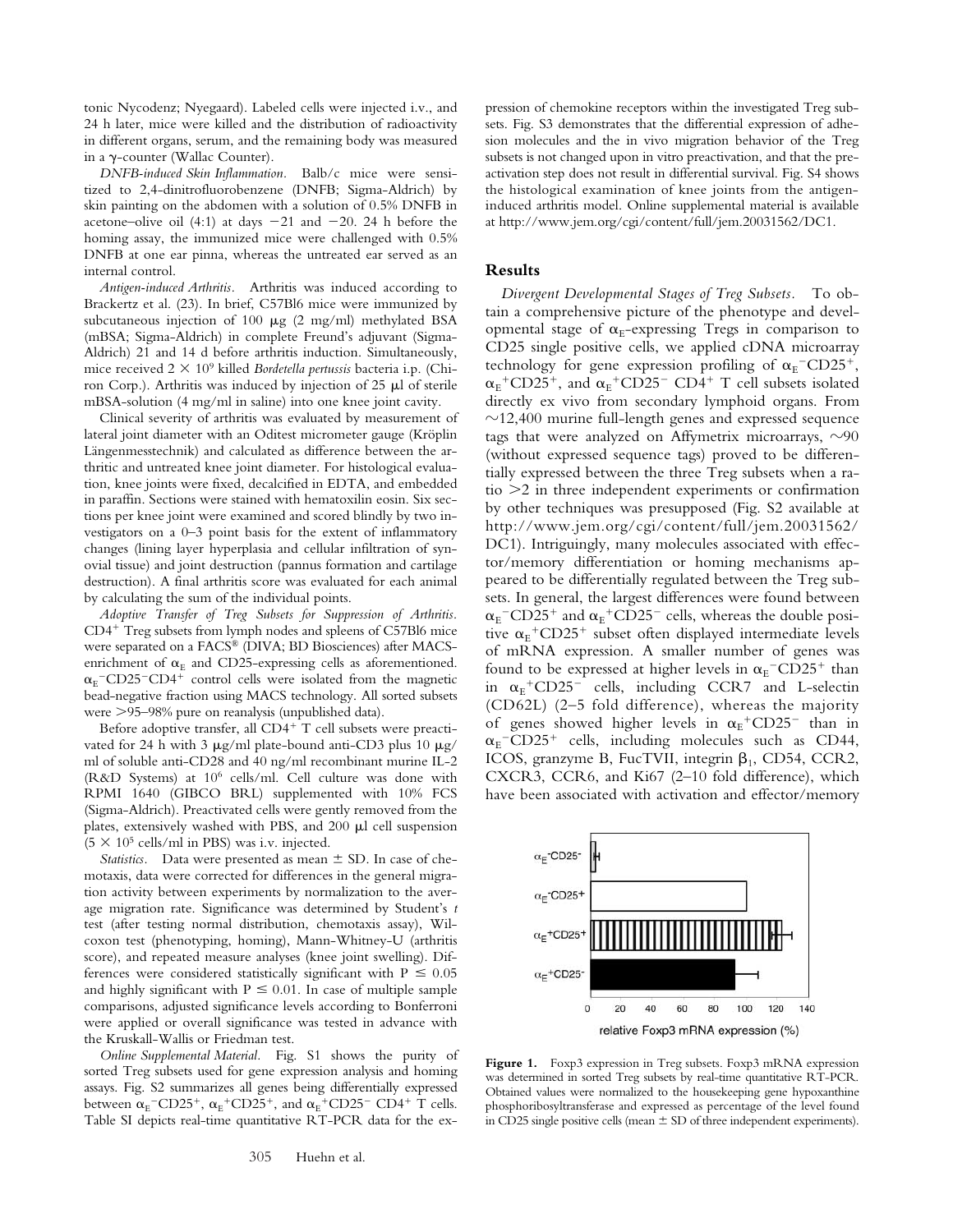

 $\alpha_{\mathsf{E}}$  CD25<sup>+</sup>

 $\alpha$ <sub>E</sub> CD25<sup>-</sup>

CD45RB

 $\alpha_{\rm E}^{\mbox{{\scriptsize +}}}\mbox{{\scriptsize CD25^+}}$ 

 $\alpha_{\mathsf{E}}^{\mathsf{+C D25^{\textstyle\cdot}}}$ 

ow

To confirm the differences observed by gene profiling, we performed quantitative RT-PCR (Table SI available at http://www.jem.org/cgi/content/full/jem.20031562/ DC1) and surface stainings on CD4<sup>+</sup> T cells for several

ison to naive T cells (Fig. 1).

molecules used as markers to discriminate naive and antigen-experienced T cells, or known as costimulatory and adhesion molecules involved in lymphocyte trafficking (Fig. 2). CD45RB expression was reduced in all three Treg subsets in comparison with the predominantly naive control cells ( $\alpha_{\rm E}$ <sup>-</sup>CD25<sup>-</sup>), as reported previously (18). However, the  $\alpha_{\rm E}$ -expressing subsets and especially  $\alpha_{\rm E}^{\rm +}$ CD25<sup>-</sup> cells showed significantly lower CD45RB levels than CD25 single positive cells ( $P \le 0.01$ ). This pattern (a na-

**Figure 2.** Phenotyping for effector/memory markers as well as adhesion molecules unravels a high degree of heterogeneity among Treg subsets. FACS® analysis of pooled spleen and lymph node cells shows the expression of several effector/ memory markers and adhesion molecules on indicated CD4<sup>+</sup> T cell subsets. Representative histogram plots from three independent experiments were selected showing stainings (gray) plus isotype controls (white). The graphs summarize data from one representative experiment and show frequency or mean fluorescence intensity of the indicated subsets as mean  $\pm$  SD from three independently analyzed animals.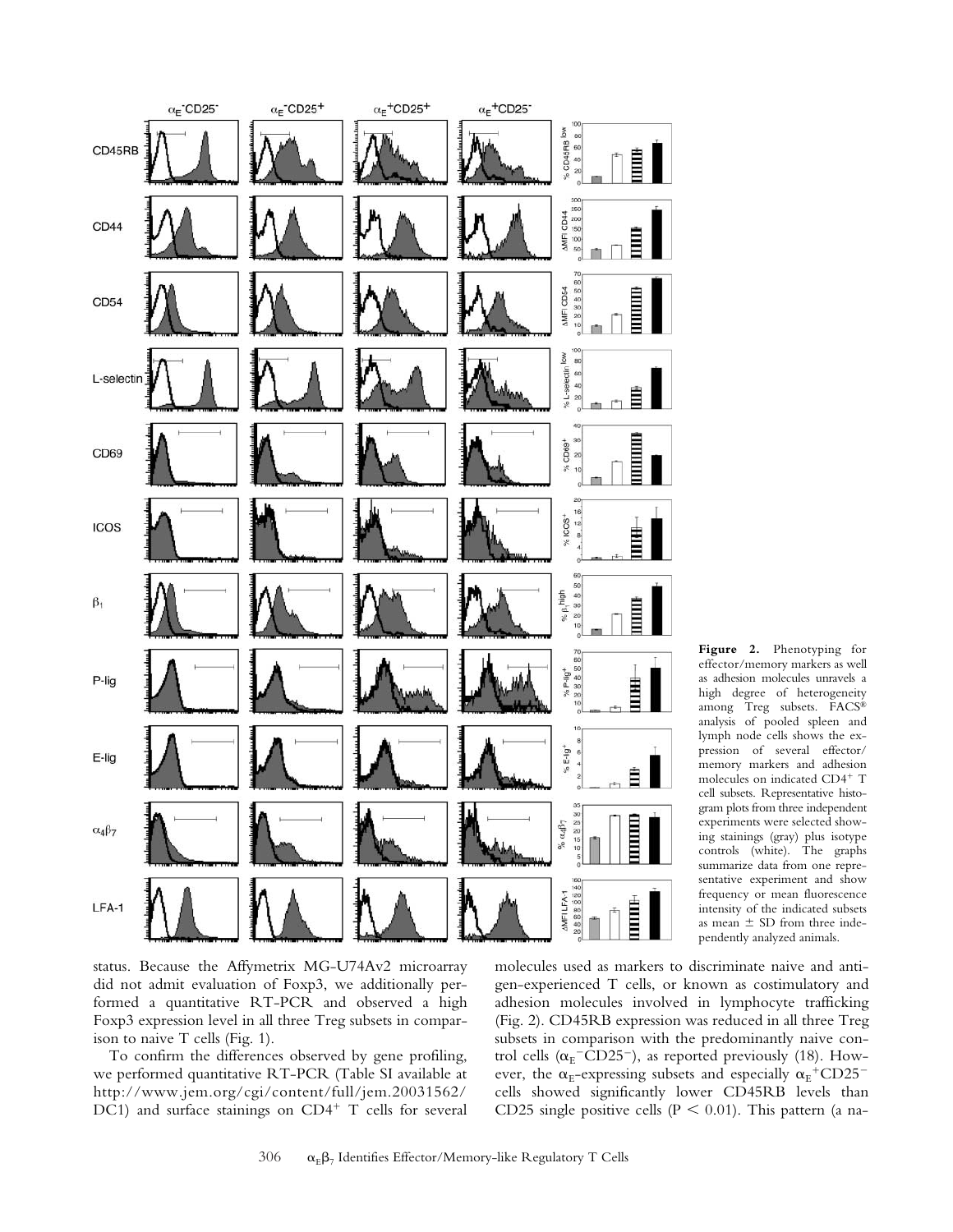

**Figure 3.**  $\alpha_E$ -expressing Treg subsets have undergone excessive proliferation. Sorted Treg subsets from pooled spleen and lymph node cells were analyzed for their TREC content. Shown is the TREC number per 1,000 cells of the indicated subsets as mean  $\pm$  SD of three parallel samples from one representative out of six independent measurements. Significance  $(*, P < 0.05)$  was computed from the six means. The average TREC number per 1,000 cells in CD4<sup>+</sup>CD8<sup>-</sup> thymocytes ("high control") and cultured Th1 cells ("low control") was 80 and 1, respectively (not depicted).

ivelike phenotype of CD25 single positive and an effector/ memory-like phenotype of  $\alpha$ <sub>E</sub>-expressing cells) was even more obvious for two other well-established markers, CD44 and L-selectin. Additionally, a large number of further adhesion and costimulatory molecules known to be associated with an effector/memory status, such as CD54 (intercellular adhesion molecule 1), ICOS,  $\beta_1$ -integrin (CD29), or LFA-1, were expressed at higher levels or on a greater fraction of cells among the  $\alpha_{E}^{\phantom{\dag}}$  subsets. In general,  $\alpha_{\rm E}$ <sup>+</sup>CD25<sup>+</sup> cells showed intermediate expression levels (CD44, CD54, and LFA-1) or a more heterogeneous distribution (CD45RB, L-selectin, ICOS, and  $\beta_1$ -integrin). In contrast, another differentially expressed activation marker, CD69, displayed the highest frequency among the  $\alpha_{\rm E}$ <sup>+</sup>CD25<sup>+</sup> subset.

The expression profiles demonstrate developmental heterogeneity among the Treg subsets and suggest that  $\alpha_{E}^{\phantom{\dag}}{}^+$ cells, in contrast with CD25 single positive cells, might be induced or expanded in response to antigenic stimulation. The latter hypothesis was tested by analysis of the TREC number, which is an indicator of the proliferative history of T cells: naive T cells without any antigen encounter and only low homeostatic proliferation display a high TREC content, whereas the frequency of excision circle positive cells is strongly reduced in subsets that have undergone excessive proliferation (24). As shown in Fig. 3, CD25 single positive cells contained a relatively high TREC number, comparable to  $\alpha_{\rm E}$ <sup>-</sup>CD25<sup>-</sup> control cells. However,  $\alpha_{\rm E}$ <sup>+</sup>CD25<sup>+</sup> and especially  $\alpha_{\rm E}$  single positive cells showed significantly lower TREC numbers, indicating that they have undergone repetitive cell divisions.

*E* - *Treg Subsets Display an Inflammation-seeking Phenotype.* The differential expression level of adhesion molecules not only distinguishes naive from effector/memory cells, but also has important implications for their migration behavior. As aforementioned, L-selectin was high on CD25 single positive cells and low on a large part of  $\alpha_{E}^{\text{+}}$ cells. L-Selectin enables entry into lymph nodes via high endothelial venules and is crucial for recirculation of naive

cells. In contrast, cells that extravasate into inflamed areas require expression of ligands for E- and P-selectin (25). When we analyzed the E- and P-selectin binding capacity of the Treg subsets using recombinant E- and P-selectin–Ig chimera, respectively, we observed striking differences between the subsets (Fig. 2). Reactivity with selectin chimeras was detected among  $\alpha_E^+$  Treg subsets, whereas  $\alpha_{\rm E}$ <sup>-</sup>CD25<sup>+</sup> cells, comparable to predominantly naive  $\alpha_{\rm E}$ <sup>-</sup>CD25<sup>-</sup> cells, showed no E-selectin and only little P-selectin binding.

That  $\alpha_E^+$  cells display an inflammation-seeking phenotype was further supported by the differential expression of  $\beta_1$ - and  $\beta_2$ -integrins, known to synergize with selectins and chemokines in the extravasation process and to mediate firm adhesion to endothelium in lymphoid, nonlymphoid, and inflammatory sites. Both the  $\beta_1$ -chain and the  $\beta_2$ -integrin LFA-1 were found to be increased on  $\alpha_{E}^{\text{+}}$  cells (Fig. 2). In conclusion, Tregs that are equipped with a whole set of adhesion molecules that allow them to migrate into peripheral tissues and inflamed sites are highly enriched within  $\alpha_{E}$ -expressing Treg subsets.

*Differences in Chemokine Responsiveness.* Chemokines have important functions in guiding distinct subsets of leukocytes into specific tissues or into inflamed areas. To confirm the results from the cDNA microarrays, where differential expression of several chemokine receptors between Treg subsets was observed, we performed quantitative RT-PCR (Table SI). In support of the microarray data, we observed an increased expression of CXCR3 mRNA on  $\alpha_{\rm E}^{\rm +}$ CD25<sup>+</sup> and especially on  $\alpha_{\rm E}^{\rm +}$ CD25<sup>-</sup> cells compared with the  $\alpha_{\rm E}$ <sup>-</sup>CD25<sup>+</sup> subset. Additionally,  $\alpha_{\rm E}$  single positive cells showed a slightly enhanced expression of CXCR4 mRNA compared with both CD25<sup>+</sup> subsets. No significant differences were observed for CCR5 and CCR9 expression. In discordance to the microarray data, quantitative RT-PCR revealed slightly higher values for CCR7 mRNA expression in the  $\alpha_E^+$  subsets compared with the CD25 single positive cells, by unknown reasons. To get conclusive results, especially on functional properties, we performed chemotaxis assays, which also take into account that chemokine responsiveness often dissociates from receptor expression (26). For these assays, we took untouched total T cells freshly isolated from lymphoid organs and analyzed the responsiveness of the different subsets contained therein. All Treg subsets harbored high frequencies of cells responding toward the CCR7 ligand CCL19 (ELC), however,  $\alpha_E$ <sup>-</sup>CD25<sup>+</sup> cells reproducibly showed a significantly higher migratory response toward CCL19 than both  $\alpha_{E}$ -expressing subsets in four experiments (Fig. 4). A contrasting pattern was found for the inflammatory chemokines CXCL9 (Mig), CCL17 (TARC), and also for CCL20 (LARC), which bind to the receptors CXCR3, CCR4, and CCR6, respectively. Both,  $\alpha_E$ <sup>+</sup>CD25<sup>+</sup> and especially  $\alpha_E$  single positive cells displayed a significantly higher responsiveness toward these inflammatory chemokines than did CD25 single positive cells (Fig. 4). Titration of selected chemokines assured that the graduated response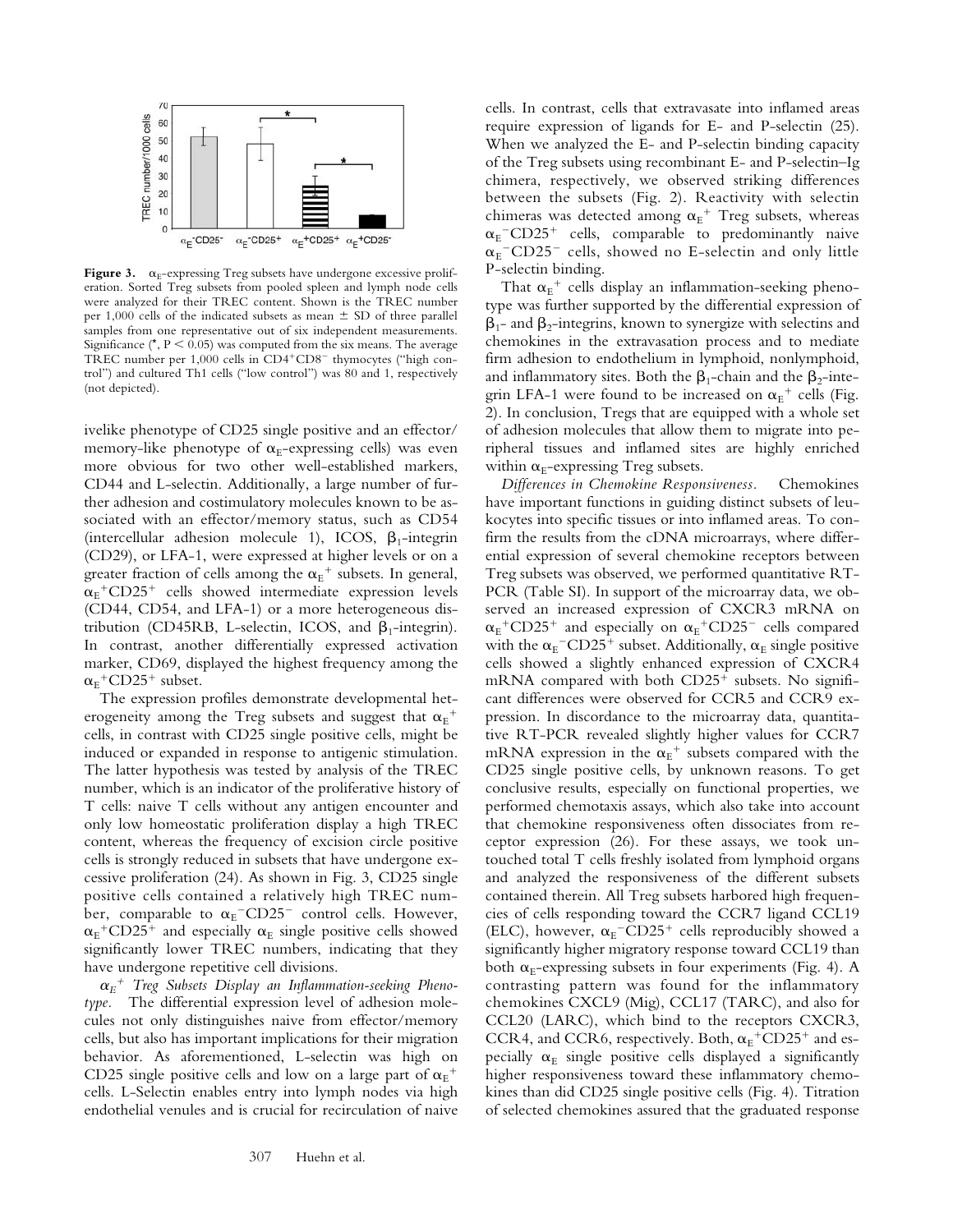

**Figure 4.**  $\alpha_{\text{E}}$ -expressing subsets have a higher migratory capacity toward inflammatory chemokines. The chemotactic response of pooled spleen and lymph node T cells to 30 nM CCL19, 100 nM CXCL9, 100 nM CCL17, and 10 nM CCL20 was analyzed in an in vitro chemotaxis assay. The number of migrating cells of each subset was measured by flow cytometry. Results are expressed as the percentage of the indicated subset that migrated to the lower chamber and where normalized to the mean migration rate of all subsets. Shown is the mean  $\pm$  SD of three (CCL17, CCL20) or four (CCL19, CXCL9) experiments (\*, P < 0.05; \*\*, P < 0.01). Basal migration toward medium alone (dotted lines) showed no significant differences between the subsets.

is not merely caused by different response curves (unpublished data). Furthermore, we tested CCL2 (MCP-1) and CCL4 (MIP-1 $\beta$ ), which bind to the receptors CCR2 and CCR5, respectively. CCL2 and CCL4 did not induce a significant migration of freshly isolated cells at chemokine concentrations of 10 nM or 0.1–10 nM, respectively (unpublished data). In conclusion,  $\alpha_{\rm E}{}^+$  cells respond preferentially to several inflammatory chemokines, whereas the CD25 single positive subset is more reactive to chemokines involved in recirculation through lymphoid tissues.

*Differential Migration Patterns of Treg Subsets In Vivo.* The phenotyping of Treg subsets for adhesion molecules and chemokine responsiveness supported a concept in which the Treg compartment can be subdivided into naivelike CD25 single positive cells that preferentially migrate into lymph nodes, and into effector/memory-like  $\alpha_{E}$ expressing cells that predominantly enter peripheral tissues and inflamed effector sites. To test this hypothesis under in

vivo conditions, we performed homing experiments using Treg subpopulations freshly isolated from lymphoid organs. An isolation method with a combination of negative selection and preferential use of Fab fragments was used, to avoid distribution artifacts due to beads or interfering levels of Fc-bearing IgG remaining on the surface of the migrating cells. Sorted subsets were radioactively labeled and injected i.v. into recipient mice. After 24 h, mice were killed, and their organs were analyzed.

First, we investigated the migration behavior of  $\alpha_{E}^{-}$ CD25<sup>+</sup>,  $\alpha_E$ <sup>+</sup>CD25<sup>+</sup>, and  $\alpha_E$ <sup>+</sup>CD25<sup>-</sup>CD4<sup>+</sup> Treg subsets, as well as  $\alpha_{\rm E}$ <sup>-</sup>CD25<sup>-</sup> CD4<sup>+</sup> T cells as a control population, in untreated mice (Fig. 5 A). CD25 single positive cells showed a higher migration rate into peripheral and mesenteric lymph nodes compared with  $\alpha_E$ -expressing Tregs. In contrast, both  $\alpha_{\rm E}$ -expressing subsets showed a significantly higher migration rate into the liver. A similar pattern was already detectable at 3 h after injection (unpublished data).

Next, we tested the migration of Treg subsets in a model of acute skin inflammation. Skin sensitization and challenge with DNFB induces a strong inflammatory response accompanied by ear swelling and immigration of T effector cells (25). 24 h after challenge, radioactively labeled Treg subsets were injected i.v., and 24 h later, radioactivity in the inflamed or control ear pinna was measured. Striking differences between the analyzed subsets were recorded with respect to their ability to immigrate into the inflamed area (Fig. 5 B). Only  $\alpha_E$  single positive cells showed an efficient migration into the inflamed skin, whereas migration into the noninflamed control site was low. Accumulation of both  $\alpha_{E}$ <sup>+</sup>CD25<sup>+</sup> and CD25 single positive cells over 24 h was not significantly different from predominantly naive ( $\alpha_{\rm E}$ <sup>-</sup>CD25<sup>-</sup>) control cells, indicating that  $\alpha_{\rm E}$ <sup>+</sup>CD25<sup>-</sup> are unique in their ability to travel into sites of acute skin inflammation, as predicted from their homing and chemokine receptor expression profiles.

*Only E-expressing Treg Subsets Are Capable of Suppressing Acute Inflammatory Reactions.* Recently, we have shown that  $\alpha_{E}$ -expressing Treg subsets can efficiently inhibit the development of an intestinal inflammation in the induced SCID colitis model (18). Whether these subsets also can suppress acute inflammatory reactions in nonlymphopenic models and whether this is linked to their preferential migration into inflamed sites was tested in antigen-induced



**Figure 5.** CD25 single positive cells display a stronger migration into lymph nodes, but  $\alpha_E$  single positive cells can efficiently enter inflamed sites. (A) Radioactively labeled T cell subsets were injected i.v. into naive Balb/c mice followed by the determination of radioactivity in the indicated organs after 24 h using a -counter. Percentage of total recovered radioactivity is shown

(*n* = 4; mean ± SD; one representative out of two independent experiments). (B) Radioactively labeled T cell subsets were injected i.v. in Balb/c mice that had been sensitized and challenged with DNFB. Recovered radioactivity from control and inflamed ear pinna was determined after 24 h  $(n = 6;$ mean  $\pm$  SD; \*, P < 0.05; \*\*, P < 0.01).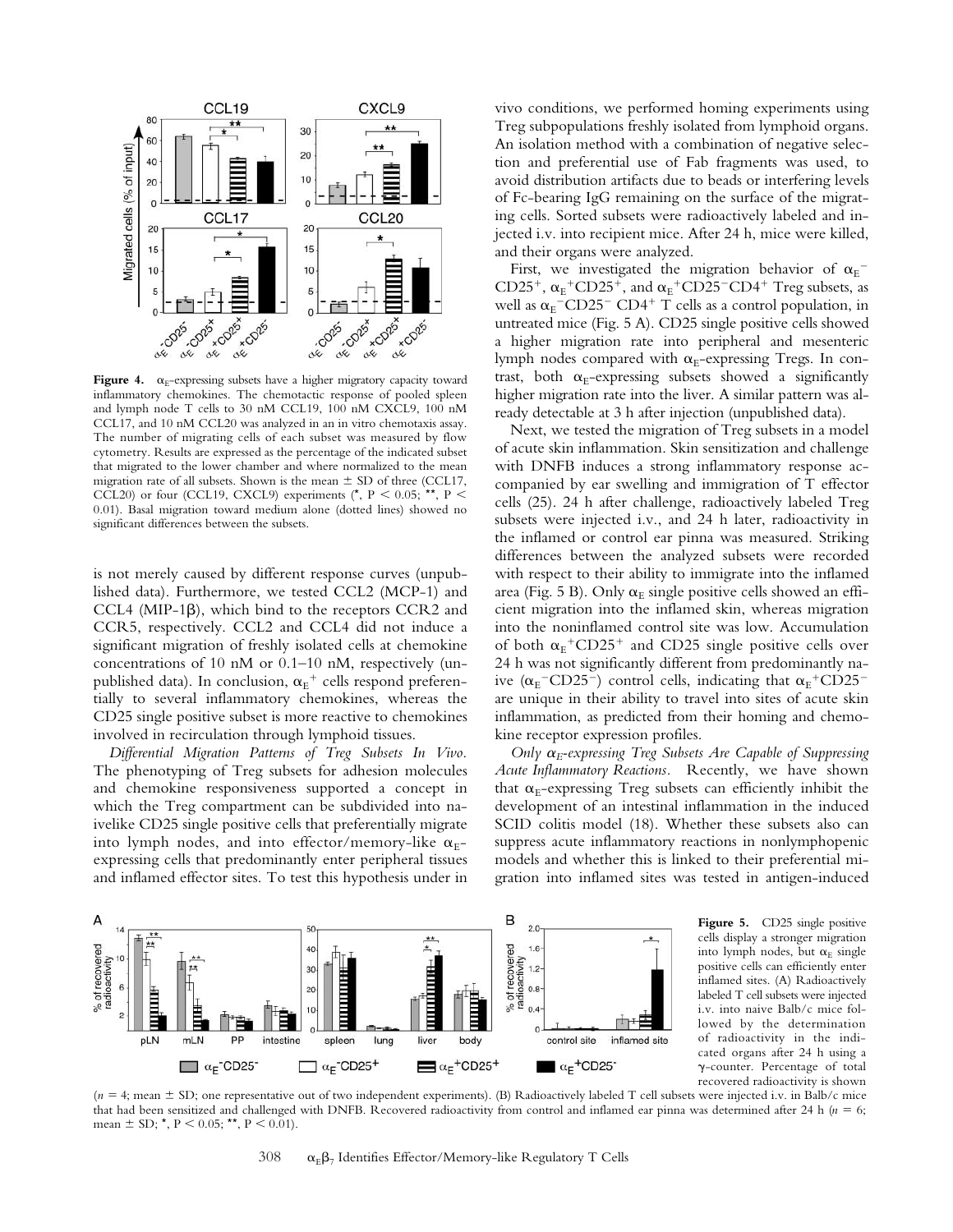

**Figure 6.**  $\alpha$ <sub>E</sub>-expressing subsets show the strongest suppression of inflammatory reactions in antigeninduced arthritis. (A and B) mBSA-immunized C57Bl6 mice received 105 FACS®-sorted and polyclonally preactivated cells 24 h before intraarticular mBSA injection  $(\alpha_E^+ \text{CD25}^+, n = 4;$  $\alpha_{E}$ <sup>+</sup>CD25<sup>-</sup>,  $n = 4$ ;  $\alpha_{E}$ <sup>-</sup>CD25<sup>+</sup>,  $n = 11$ ;  $\alpha_{\rm E}$ <sup>-</sup>CD25<sup>-</sup>,  $n = 11$ ; and PBS alone,  $n = 10$ ). (A) The

progression of arthritis was monitored by the measurement of knee joint swelling (mean  $\pm$  SD; one representative out of two independent experiments).  $\alpha_{\rm E}$ +CD25+ and  $\alpha_{\rm E}$ +CD25- cells showed a higher suppressive capacity than CD25 single positive cells (P < 0.01 and P = 0.085, respectively). (B) At day 14, tissues were taken for histological examination. The final arthritis score was evaluated for each animal (mean  $\pm$  SEM; one representative out of two independent experiments).  $\alpha_{E}$ +CD25+ cells showed a significantly lower arthritis score than CD25 single positive cells (\*, P < 0.05). (C) Radioactively labeled T cell subsets were injected i.v. in mBSA-immunized mice that had received an intraarticular mBSA injection 4 d before the homing experiment. Recovered radioactivity from the inflamed knee was determined after 24 h using a  $\gamma$ -counter. Percentage of total recovered radioactivity is shown ( $n = 6$ ; mean  $\pm$  SD; one representative out of two independent experiments).  $\alpha_E^+$ CD25<sup>+</sup> and  $\alpha_E^+$ CD25<sup>+</sup> cells showed a significantly higher migration into the inflamed knee joint compared with CD25 single positive cells ( $^{\star}$ , P < 0.05).

arthritis (23). This model has previously been shown to be a T cell–dependent autoimmune model, with an acute, antigen-reactive phase and autoreactivity developing in the chronic phase (27, 28).

Mice were immunized s.c. with mBSA, and arthritis was induced by injection of mBSA into one knee joint. 1 d before arthritis induction, preactivated Treg or control subsets were adoptively transferred into the mice. In this model, preactivation of the polyclonal Treg subsets is required to get an optimal suppression of the antigen-induced immune response (unpublished data). Control experiments showed that preactivation did not change the migration pattern of the Treg subsets. Furthermore, all adoptively transferred subsets survived equally well in vivo (Fig. S3 available at http:// www.jem.org/cgi/content/full/jem.20031562/DC1).

The measurement of knee joint swelling at various time points revealed that only  $\alpha_{E}$ -expressing Treg subsets could efficiently inhibit the acute inflammation (Fig. 6 A), with especially the  $\alpha_{E}$ <sup>+</sup>CD25<sup>+</sup> cells displaying a high suppressive capacity. Adoptive transfer of CD25 single positive cells had no curative effect on knee joint swelling, which was similar to mice receiving control cells  $(\alpha_{E}$ <sup>-</sup>CD25<sup>-</sup>) or PBS only. Histological examinations of knee joints in the chronic phase of arthritis revealed that mice receiving  $\alpha_{E}$ -expressing Treg subsets had reduced mononuclear infiltrates, whereas marked inflammatory signs were observed in mice adoptively transferred with CD25 single positive cells (Fig. 6 B and Fig. S4 available at http://www.jem.org/cgi/content/full/jem. 20031562/DC1). Lack of suppression by CD25 single positive cells and antiinflammatory activity of  $\alpha_{E}$ -expressing Tregs was also found in a transgenic, Th1-mediated footpad delayed-type hypersensitivity model (unpublished data).

Finally, we analyzed the migration behavior of the Treg subsets in this arthritis model. Radioactively labeled T cell subsets were injected i.v. 4 d after arthritis induction when inflammatory signs in the knee joint were clearly visible (23). Consistent with previous studies on effector cells (25), 24 h after transfer, a small percentage  $(< 0.5\%)$  of total labeled cells could be found in the inflamed knee. Both  $\alpha_{F}$ expressing subsets showed a significantly higher migration

rate into the inflamed site compared with CD25 single positive and  $\alpha_{\rm E}$ <sup>-</sup>CD25<sup>-</sup> control cells (Fig. 6 C). A similar migration pattern was observed for the contralateral knee joint, which in this model shows minor signs of inflammation, too. No recruitment of any subset was seen in knee joints of nonimmunized animals (unpublished data). In summary, using antigen-induced arthritis as a model, we were able to show a correlation of the suppressive capacity of  $\alpha_{\rm E}$ -expressing Treg subsets with their preferential migration into inflamed sites.

#### **Discussion**

*Functional and Phenotypic Heterogeneity of Tregs.* Previous analyses suggested a considerable functional and phenotypic heterogeneity among Tregs (1). Gene expression profiling is useful to reveal unique patterns of gene usage and to identify molecular pathways involved in specific properties. We took advantage of our previous finding that expression of the integrin  $\alpha_{E}\beta_{7}$  subdivides murine Tregs into subsets, which differ with respect to suppressive and other functional capacities (18), and performed a detailed study on their expression profile. Important findings were confirmed by flow cytometry, quantitative RT-PCR, and functional assays.

The results revealed fundamental differences between  $\alpha_{\text{\tiny E}}{}^+$  and  $\alpha_{\text{\tiny E}}{}^-$  populations, which suggests that this marker is useful to distinguish distinct lineages or differentiation stages of murine Tregs. A restricted number of genes was reproducibly found to be differentially expressed between the subsets. Besides markers for activation or memory status and molecules involved in homing, which are discussed in more detail below, some molecules emerged (e.g., S100A6 [calcyclin], S100A11 [calpactin I], and granzyme B) that have been shown in former gene expression analyses to be exclusively expressed in CD25<sup>+</sup> versus CD25<sup>-</sup>CD4<sup>+</sup> T cell subsets (19). However, by subdividing the CD25 compartment into  $\alpha_{E}^{\text{+}}$  and  $\alpha_{E}^{\text{-}}$  subsets and adding  $\alpha_{E}^{\text{+}}$  $CD25$ <sup>-</sup> cells to the analysis, we can demonstrate that these genes do not segregate with CD25, but are predominantly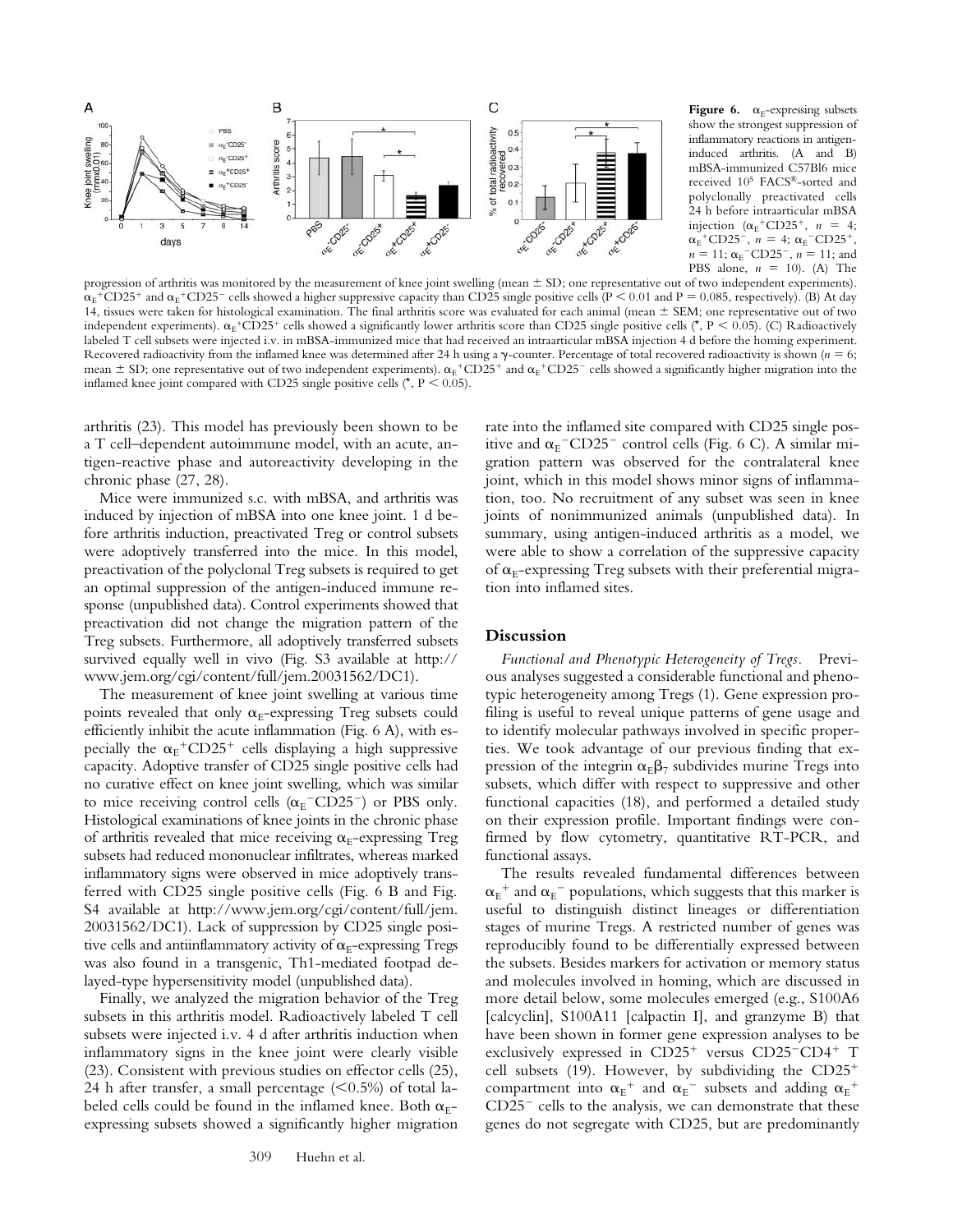expressed within  $\alpha_{E}^{\text{+}}$  subsets, supporting the concept of a heterogeneous Treg compartment.

Consistently, the data indicate that CD25 single positive cells resemble naive T cells, displaying high expression of L-selectin and higher CCR7 responsiveness as well as low expression of CD44 and other adhesion molecules and, somewhat less pronounced, higher CD45RB levels. In contrast, the  $\alpha_F$  single positive population shows typical features of effector/memory cells, including expression of receptors required for immigration into peripheral and inflamed tissues. The increased mRNA levels for CD25 on  $\alpha_E$  single positive cells (compared with CD45RBhigh cells) and surface expression of CD25 upon activation in vitro (unpublished data) might suggest that the  $\alpha_{E}$ <sup>+</sup>CD25<sup>+</sup> subset, which also expresses higher levels of CD69, merely represents an activated stage of  $\alpha_E$  single positive cells. However, all other markers related to activation and differentiation into effector/memory stage, including CD44, L-selectin, and several adhesion and chemokine receptors, consistently favor the view that the  $\alpha_E$ <sup>+</sup>CD25<sup>+</sup> subset represents an intermediate stage or a more heterogeneous population in between CD25 and  $\alpha_E$  single positive cells and does not originate from the  $\alpha_E$  single positive subset. This is confirmed by the content of TRECs, which is high in CD25 single positive and lowest in  $\alpha_E$  single positive cells, indicating that the former represent a rather naive developmental stage, whereas the latter cells are those that have most often divided after TCR recombination within the thymus (24).

A model recently suggested by Bluestone et al. reconciles the functional and developmental heterogeneity among Tregs in proposing the existence of natural and adaptive regulators differing not only in terms of origin but also of specificity and effector mechanisms (11). According to their model, natural, self-antigen–specific Tregs develop during the normal process of T cell maturation in the thymus and survive as a long-lived population in the periphery, poised to sustain self-tolerance. In contrast, adaptive Tregs develop upon T cell activation under particular conditions. Several sets of data in the present work provide evidence that the expression of CD25 and  $\alpha_F$  can be used to differentiate these subsets in the murine system; their differential developmental stage according to TREC content and effector/memory markers as well as unique migratory phenotypes consistently define them as distinct subsets. Apparently, CD25 single positive and  $\alpha$ <sub>E</sub>-expressing cells can be envisaged as prototypes of natural and adaptive Tregs, respectively, with the adaptive regulators developing either from thymus-derived natural Tregs or from naive cells upon encounter with cognate antigen (Fig. 7). In accordance with this, only CD25 single positive cells were detected in significant frequencies among CD4<sup>+</sup>CD8<sup>-</sup> cells in thymus early after birth (unpublished data).

Expression of  $\alpha_{E}\beta_{7}$  at very high levels is a hallmark of intraepithelial lymphocytes residing in the gut wall and other epithelial compartments, such as skin and lung (29). It is tempting to speculate that  $\alpha_{\rm E}^+$  Tregs isolated from secondary lymphoid organs originate from these compartments. However, we did not find significant in vitro suppressive



Figure 7. CD25 single positive cells represent natural Tregs, whereas  $\alpha_{E}$ -expressing subsets are prototypes of adaptive Tregs.

capacity among total  $\alpha_E$ <sup>+</sup>CD4<sup>+</sup> cells isolated from the gut wall (unpublished data). However, not excluded is the presence of a subpopulation representing developing Tregs in this compartment. Furthermore,  $\alpha_{F} \beta_{7}$  can be induced upon activation in presence of TGF $\beta$  (30); therefore, its expression might be seen as an indication of their previous maturation in a TGF $\beta$ -rich milieu. Consistent with the view that  $\alpha_{E}$ <sup>+</sup> regulators originate in response to peripheral antigen, transfer studies with antigen-specific T cells into mice that express the antigen under organ-specific promoters in the periphery reveal an induction of the integrin  $\alpha_{\rm F}\beta_7$  on transgenic T cells (unpublished data). Whether the same applies for the adoptively transferred CD25<sup>+</sup>CD4<sup>+</sup> T cells, which recently have been reported to undergo excessive in vivo proliferation under particular conditions (31, 32), remains to be shown. However, it is already known that oral antigen application led to a reduction of L-selectin levels on antigen-specific  $CD25+CD4+T$  cells  $(9, 33)$ , which suggests that these cells might belong to the  $\alpha_{\rm E}$ <sup>+</sup>CD25<sup>+</sup> subset, which is predominantly L-selectin<sup>low</sup>.

*Migration Behavior and Different Suppressive Capacity In Vivo.* A critical issue as yet insufficiently addressed is the question of where Tregs exert their suppressive function. Is their presence in lymphoid tissue required to prevent development of autoimmune reactions at initial stages of T cell activation, or is it the effector site where suppression of autoaggressive cells occurs that have escaped central tolerance mechanisms? Our findings suggest that Tregs are able to act at both stages, yet with a conspicuous division of labor between natural regulators recirculating through lymphoid tissue and adaptive regulators equipped to migrate into inflamed tissues. The distinct migratory behavior of the Treg subsets described in this paper emphasizes the importance of subset localization for their suppressive capacity in vivo.

Some data suggest that Tregs are most efficient in preventing priming of naive cells (12), which requires their presence in lymphoid tissue. CD25 single positive cells dis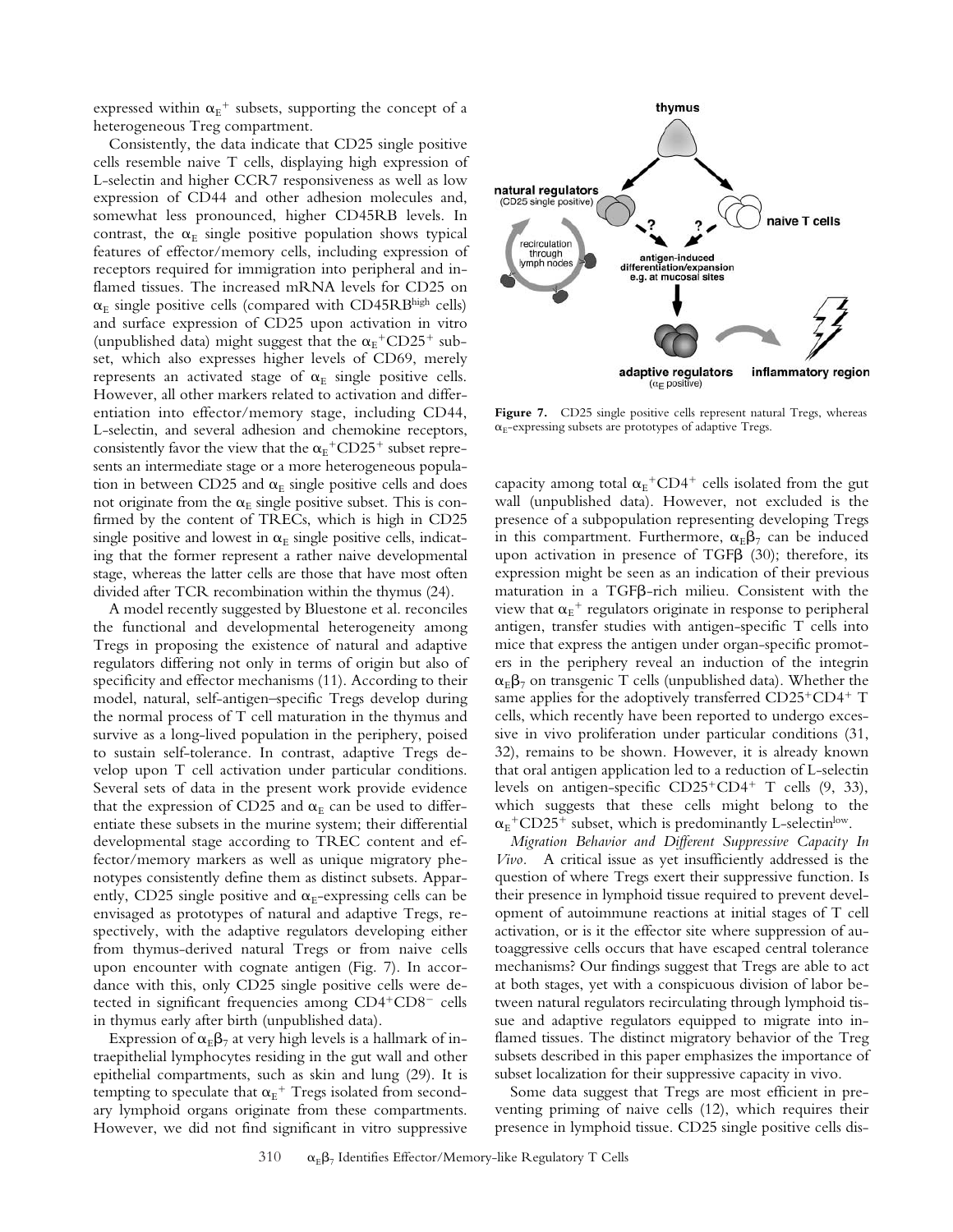play typical properties of recirculating T cells with high levels of L-selectin and responsiveness toward CCR7 ligands, which both have been shown to be a prerequisite for the migration into lymph nodes (34–36). Additionally, the lack of homing and chemokine receptors for inflammatory sites suggests that this population is unlikely to perform a function in acute inflammation. Indeed, here we were able to directly demonstrate efficient trafficking into lymphoid tissues but poor migration into inflamed sites.

A distinct function of the L-selectinhigh/CCR7high subset of CD25<sup>+</sup>CD4<sup>+</sup> Tregs in the prevention of autoimmunity has been described in the NOD model, where this subset efficiently suppressed development of diabetes, indicating that, in this model, the homeostatic regulation by naivelike regulators is of major importance (14, 37). However, in vitro studies did not reveal a higher suppressive potential of the L-selectinhigh subset (19). These findings indicate that the differential regulatory capacities of the L-selectinhigh and L-selectinlow subsets in vivo reflect differences in homing properties, rather than suppressor potential by itself. Interestingly, those Tregs recovered from the inflamed islets were L-selectin<sup>low</sup> (14), suggesting that part of the regulatory cells might differentiate into the effector/memory stage in vivo.

The present work shows that  $\alpha_{E}^{\text{+}}$  subsets represent the lineage or developmental stage of adaptive, effector/memory-like regulators. Effector/memory cells preferentially localize within nonlymphoid and inflamed tissues, which correlate with increased levels of a variety of adhesion molecules and chemokine receptors (25, 38–41). This was also found for the  $\alpha_{E}$ -expressing subsets, notably for molecules such as LFA-1,  $\beta_1$ -integrin, CD44, ligands for inflammatory selectins, and chemokine receptors. Furthermore,  $\alpha_{\rm E}^{\phantom{\rm E}+}$ Tregs showed increased trapping within the liver, a partially LFA-1–dependent mechanism (42), which resembles a similar feature of CD4<sup>+</sup> effector/memory or CD8<sup>+</sup> T cells (43, 44). It is tempting to speculate that those T cells with suppressive potential that could be isolated from effector sites such as synovial fluid of rheumatoid arthritis patients (45), lung tumors (46), transplants (47), skin lesions of *Leishmania major*–infected mice (17), islets of Langerhans in a diabetes model (48), or the inflamed intestine in the SCID colitis model (49), might represent typical examples of adaptive Tregs.

In most types of inflammation, E- and P-selectin play a dominant role in recruiting effector cells (25, 39). Expression of ligands for both selectins as well as increased message for the enzyme fucosyltransferase VII, which generates the selectin-binding epitopes (50), was found to be a prominent feature of  $\alpha_E^+$  cells. These findings have important implications for the use of migratory pathways as targets for antiinflammatory therapy; inhibition of such functions might not only prevent the infiltration of autoaggressive effector cells but also that of protective regulators. This issue has to be considered in therapeutic concepts.

 $\alpha_{E}$ <sup>+</sup> Tregs also show high levels of mRNA for inflammatory chemokine receptors such as CCR2, CXCR3, CCR4, and CCR5, which are absent on naive T cells, and display increased responsiveness toward CXCL9/Mig and CCL17/TARC. These data fit to a separate analysis of L-selectin $^{\text{high}}$  and L-selectin $^{\text{low}}$  subsets of murine  $\text{CD25}^+$ cells, which largely might correspond with CD25 single positive and  $\alpha_{E}$ <sup>+</sup>CD25<sup>+</sup> cells, respectively, revealing that CCR7 is predominantly expressed on the L-selectinhigh subset, whereas levels of CCR2, CCR4, and CXCR3 were much higher on CD25<sup>+</sup>L-selectin<sup>low</sup> cells (37). Differential expression of chemokine receptors might not only effect tissue- or inflammation-specific migration, but also guide subsets of T cells, including Tregs to different types of antigen-presenting cells, as recently proposed (15, 51). To what extent this might contribute to differential functioning of Treg subsets is completely unknown.

Here, we provide direct evidence that the differential expression of adhesion molecules and chemokine receptors translates into different migratory properties in vivo. Especially  $\alpha_E$  single positive cells migrate very efficiently into inflamed skin, where E/P-selectins as well as CCR4 ligands play a predominant role (39, 52), whereas both  $\alpha_{E}$ -expressing subsets were efficiently recruited into inflamed joints. The number of  $\alpha_E^+$  Tregs accumulating in the inflamed tissues was similar to that of Th1 effector cells in the same inflammatory models (reference 25 and unpublished data).

Previously, we have shown that  $\alpha_E$  single positive cells efficiently prevent development of colitis in the SCID model, although these cells display rather poor suppressive capacity in vitro (18). By combining high in vitro suppressive capacity with specific migration into effector sites,  ${\alpha_{\rm E}}^+{\rm CD25^+}$  cells showed the highest capacity to prevent inflammatory disease. In this lymphopenic model, Tregs undergo extensive expansion in vivo (49) and it has been argued that even homeostatic competition suffices to obtain protection (53). Here, we show that partial protection by adoptive transfer of Treg subsets can also be demonstrated in inflammatory models using immunocompetent mice, and even when given after priming.  $\alpha_E$  single positive and  $\alpha_{\rm E}$ <sup>+</sup>CD25<sup>+</sup> Treg subsets were both able to reduce acute and chronic inflammation in antigen-induced arthritis. In fact, CD25 single positive cells, which showed no preferential migration into the inflamed knee joint, were not protective in the acute phase and showed only weak suppressive effects on chronic inflammation.

Conversion of an established immune pathology by Tregs has only been described recently (49). It is tempting to predict that  $\alpha_E$ -expressing subsets, by combining high suppressive potential with specific migration behavior into inflamed sites, could have a strong therapeutic potential in established autoimmune diseases. Immunosuppressive strategies based on adoptive transfer of Tregs have to take this requirement into account.

We thank P. Kilshaw for providing the anti- $\alpha_{F}$ -Ab-producing hybridoma, T. Kaiser and K. Raba for FACS® sorting, J. Bahr and T. Toepfer for technical assistance, D. Huscher for statistical analysis, I. Foerster for providing the TARC-producing cell line, R. Kroczek for anti-ICOS mAb and D. Vestweber for the recombinant selectin–human IgG fusion proteins, M. Drayson for instructions regarding Indium labeling, and M. Tapp for help with the graphics.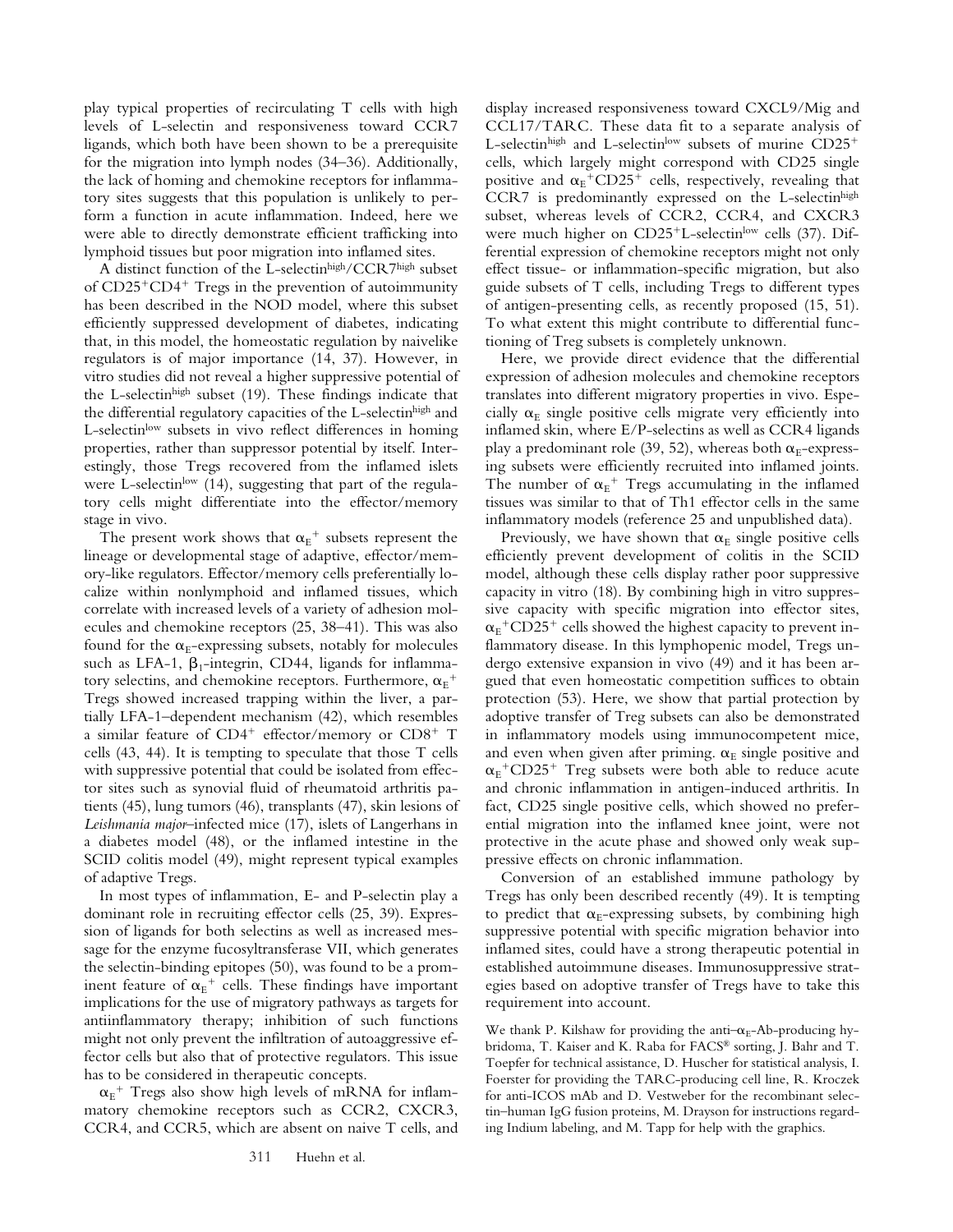This work was supported by the Deutsche Forschungsgemeinschaft (SFB 421, Ha 1505/7), the Bundesministerium fuer Bildung, Wissenschaft, Forschung, und Technologie (BerlInflameD5), the Competence Network Rheumatology (01 G1 0344), and the Alfried Krupp von Bohlen und Halbach Stiftung.

*Submitted: 10 September 2003 Accepted: 1 December 2003*

### **References**

- 1. Shevach, E.M. 2002. CD4+ CD25+ suppressor T cells: more questions than answers. *Nat. Rev. Immunol.* 2:389–400.
- 2. Hori, S., T. Nomura, and S. Sakaguchi. 2003. Control of regulatory T cell development by the transcription factor Foxp3. *Science.* 299:1057–1061.
- 3. Itoh, M., T. Takahashi, N. Sakaguchi, Y. Kuniyasu, J. Shimizu, F. Otsuka, and S. Sakaguchi. 1999. Thymus and autoimmunity: production of CD25+CD4+ naturally anergic and suppressive T cells as a key function of the thymus in maintaining immunologic self-tolerance. *J. Immunol.* 162: 5317–5326.
- 4. Papiernik, M., M.L. de Moraes, C. Pontoux, F. Vasseur, and C. Penit. 1998. Regulatory CD4 T cells: expression of IL-2R alpha chain, resistance to clonal deletion and IL-2 dependency. *Int. Immunol.* 10:371–378.
- 5. Annunziato, F., L. Cosmi, F. Liotta, E. Lazzeri, R. Manetti, V. Vanini, P. Romagnani, E. Maggi, and S. Romagnani. 2002. Phenotype, localization, and mechanism of suppression of CD4-CD25- human thymocytes. *J. Exp. Med.* 196:379– 387.
- 6. Jordan, M.S., A. Boesteanu, A.J. Reed, A.L. Petrone, A.E. Holenbeck, M.A. Lerman, A. Naji, and A.J. Caton. 2001. Thymic selection of CD4+CD25+ regulatory T cells induced by an agonist self-peptide. *Nat. Immunol.* 2:301–306.
- 7. Apostolou, I., A. Sarukhan, L. Klein, and H. von Boehmer. 2002. Origin of regulatory T cells with known specificity for antigen. *Nat. Immunol.* 3:756–763.
- 8. Thorstenson, K.M., and A. Khoruts. 2001. Generation of anergic and potentially immunoregulatory CD25-CD4 T cells in vivo after induction of peripheral tolerance with intravenous or oral antigen. *J. Immunol.* 167:188–195.
- 9. Zhang, X., L. Izikson, L. Liu, and H.L. Weiner. 2001. Activation of CD25(+)CD4(+) regulatory T cells by oral antigen administration. *J. Immunol.* 167:4245–4253.
- 10. Waldmann, H., and S. Cobbold. 2001. Regulating the immune response to transplants. a role for CD4+ regulatory cells? *Immunity.* 14:399–406.
- 11. Bluestone, J.A., and A.K. Abbas. 2003. Natural versus adaptive regulatory T cells. *Nat. Rev. Immunol.* 3:253–257.
- 12. Annacker, O., R. Pimenta-Araujo, O. Burlen-Defranoux, T.C. Barbosa, A. Cumano, and A. Bandeira. 2001. CD25- CD4- T cells regulate the expansion of peripheral CD4 T cells through the production of IL-10. *J. Immunol.* 166:3008– 3018.
- 13. Sakaguchi, S., N. Sakaguchi, M. Asano, M. Itoh, and M. Toda. 1995. Immunologic self-tolerance maintained by activated T cells expressing IL-2 receptor alpha-chains (CD25). Breakdown of a single mechanism of self-tolerance causes various autoimmune diseases. *J. Immunol.* 155:1151–1164.
- 14. Lepault, F., and M.C. Gagnerault. 2000. Characterization of peripheral regulatory CD4+ T cells that prevent diabetes onset in nonobese diabetic mice. *J. Immunol.* 164:240–247.
- 15. Bystry, R.S., V. Aluvihare, K.A. Welch, M. Kallikourdis, and A.G. Betz. 2001. B cells and professional APCs recruit regulatory T cells via CCL4. *Nat. Immunol.* 2:1126–1132.
- 16. Iellem, A., L. Colantonio, and D. D'Ambrosio. 2003. Skinversus gut-skewed homing receptor expression and intrinsic CCR4 expression on human peripheral blood CD4- CD25- suppressor T cells. *Eur. J. Immunol.* 33:1488–1496.
- 17. Belkaid, Y., C.A. Piccirillo, S. Mendez, E.M. Shevach, and D.L. Sacks. 2002. CD4+CD25+ regulatory T cells control *Leishmania major* persistence and immunity. *Nature.* 420:502– 507.
- 18. Lehmann, J., J. Huehn, M. de la Rosa, F. Maszyna, U. Kretschmer, M. Brunner, A. Scheffold, V. Krenn, and A. Hamann. 2002. Expression of the integrin alpha Ebeta 7 identifies unique subsets of CD25- as well as CD25- regulatory T cells. *Proc. Natl. Acad. Sci. USA.* 99:13031–13036.
- 19. McHugh, R., M.J. Whitters, C.A. Piccorillo, D.A. Young, E.M. Shevach, M. Collins, and M.C. Byrne. 2002. CD4- CD25- immunoregulatory T cells: gene expression analysis reveals a functional role for the glucocorticoid-induced TNF receptor. *Immunity.* 16:311–323.
- 20. Banz, A., A. Peixoto, C. Pontoux, C. Cordier, B. Rocha, and M. Papiernik. 2003. A unique subpopulation of CD4 cells regulatory T cells controls wasting disease, IL-10 secretion and T cell homeostasis. *Eur. J. Immunol.* 33:2419–2428.
- 21. Assenmacher, M., J.A. Schmitz, and A. Radbruch. 1994. Flow cytometric determination of cytokines in activated murine T helper lymphocytes: expression of interleukin-10 in interferon- $\gamma$  and in interleukin-4-expressing cells. *Eur. J. Immunol.* 24:1097–1101.
- 22. Debes, G., U. Höpken, and A. Hamann. 2002. In vivo differentiated cytokine-producing CD4+ T cells express functional CCR7. *J. Immunol.* 168:5441–5447.
- 23. Brackertz, D., G.F. Mitchell, and I.R. Mackay. 1977. Antigen-induced arthritis in mice. *Arthritis Rheum.* 20:841.
- 24. Hazenberg, M.D., M.C. Verschuren, D. Hamann, F. Miedema, and J.J. van Dongen. 2001. T cell receptor excision circles as markers for recent thymic emigrants: basic aspects, technical approach, and guidelines for interpretation. *J. Mol. Med.* 79:631–640.
- 25. Austrup, F., D. Vestweber, E. Borges, M. Löhning, R. Bräuer, U. Herz, H. Renz, R. Hallmann, A. Scheffold, A. Radbruch, and A. Hamann. 1997. P- and E-selectin mediate recruitment of T helper 1 but not T helper 2 cells into inflamed tissues. *Nature.* 385:81–83.
- 26. Bleul, C.C., L. Wu, J.A. Hoxie, T.A. Springer, and C.R. Mackay. 1997. The HIV coreceptors CXCR4 and CCR5 are differentially expressed and regulated on human T lymphocytes. *Proc. Natl. Acad. Sci. USA.* 94:1925–1930.
- 27. Petrow, P.K., K. Thoss, D. Katenkamp, and R. Brauer. 1996. Adoptive transfer of susceptibility to antigen-induced arthritis into severe combined immunodeficient (SCID) mice: role of CD4+ and CD8+ T cells. *Immunol. Invest.* 25: 341–353.
- 28. Bräuer, R., K. Thoss, and S. Henzgen. 1993. Humoral and cell-mediated sensitivity to cartilage constituents in mice within antigen-induced arthritis. *Agents Actions.* 39(Suppl.): 69–73.
- 29. Cerf-Bensussan, N., A. Jarry, N. Brousse, B. Lisowska-Grospierre, D. Guy-Grand, and C. Griscelli. 1987. A monoclonal antibody (HML-1) defining a novel membrane molecule present on human intestinal lymphocytes. *Eur. J. Immunol.* 17:1279–1285.